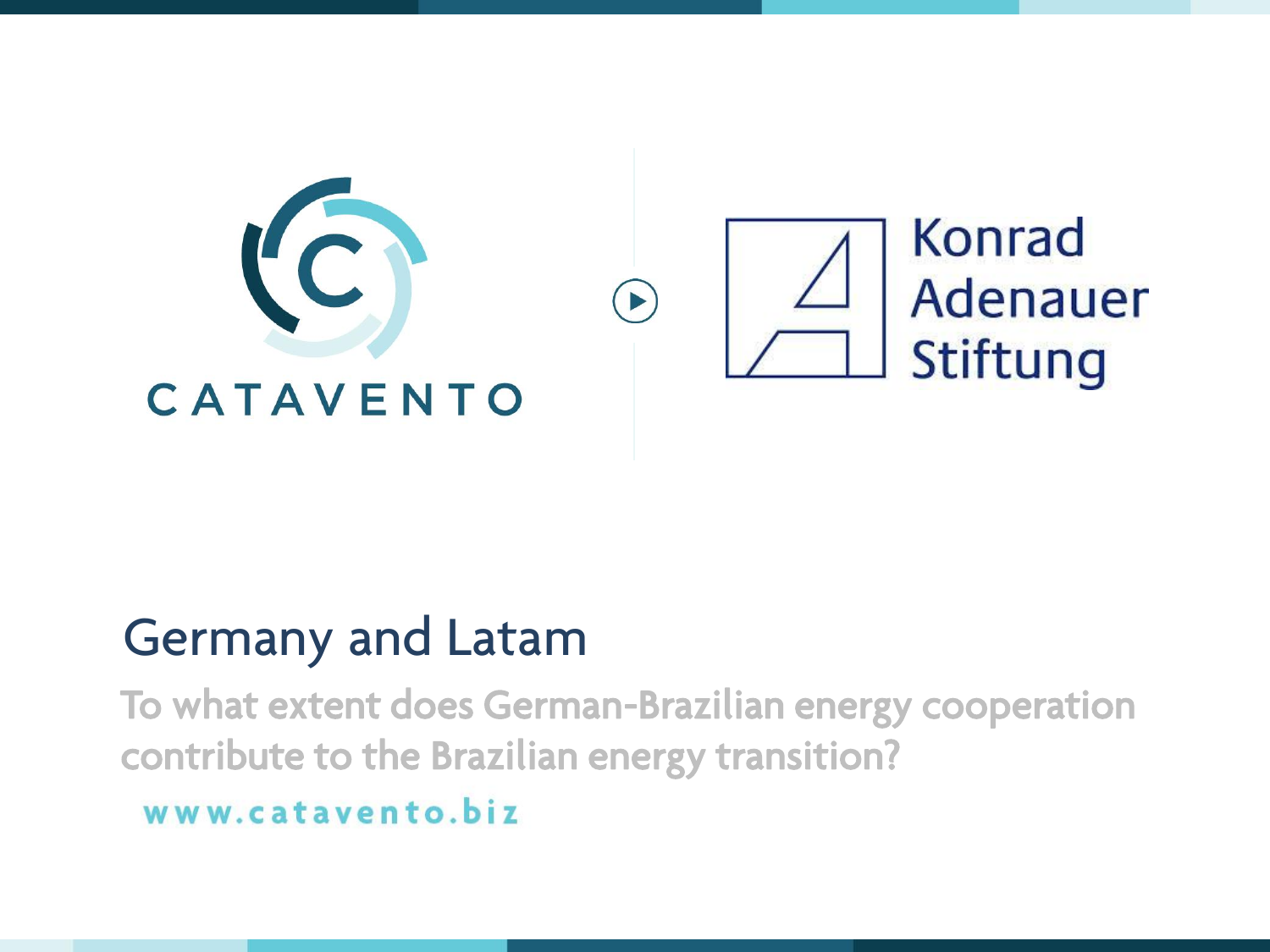# Agenda



- 1. Brazilian energy transition: challenges and opportunities
- 2. German-Brazilian cooperation efforts
- 3. The common agenda for energy transition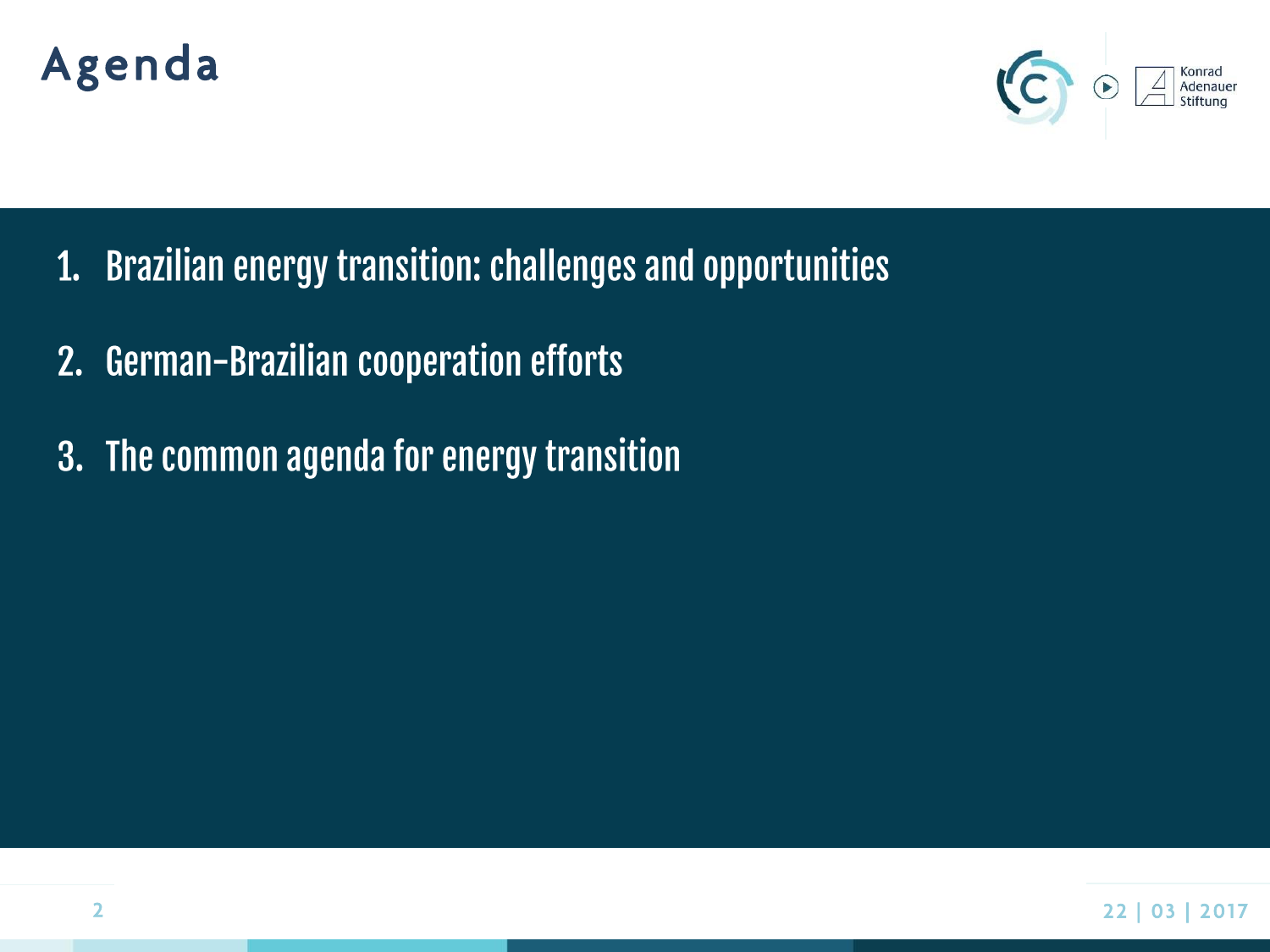## are the control of the control of the control of the control of the control of the control of the control of the control of the control of the control of the control of the control of the control of the control of the cont Aiming for a more diverse mix to support a growing demand





**Energy Outlook**", 2016 sources: EPE (Brazilian Energy Planning Company) – "BEN - National Energy Balance", 2016; IEA – "World"<br>Nuclear World Sources: EPE (Brazilian Energy Planning Company) – "BEN - National Energy Balance", 2016; IEA – "World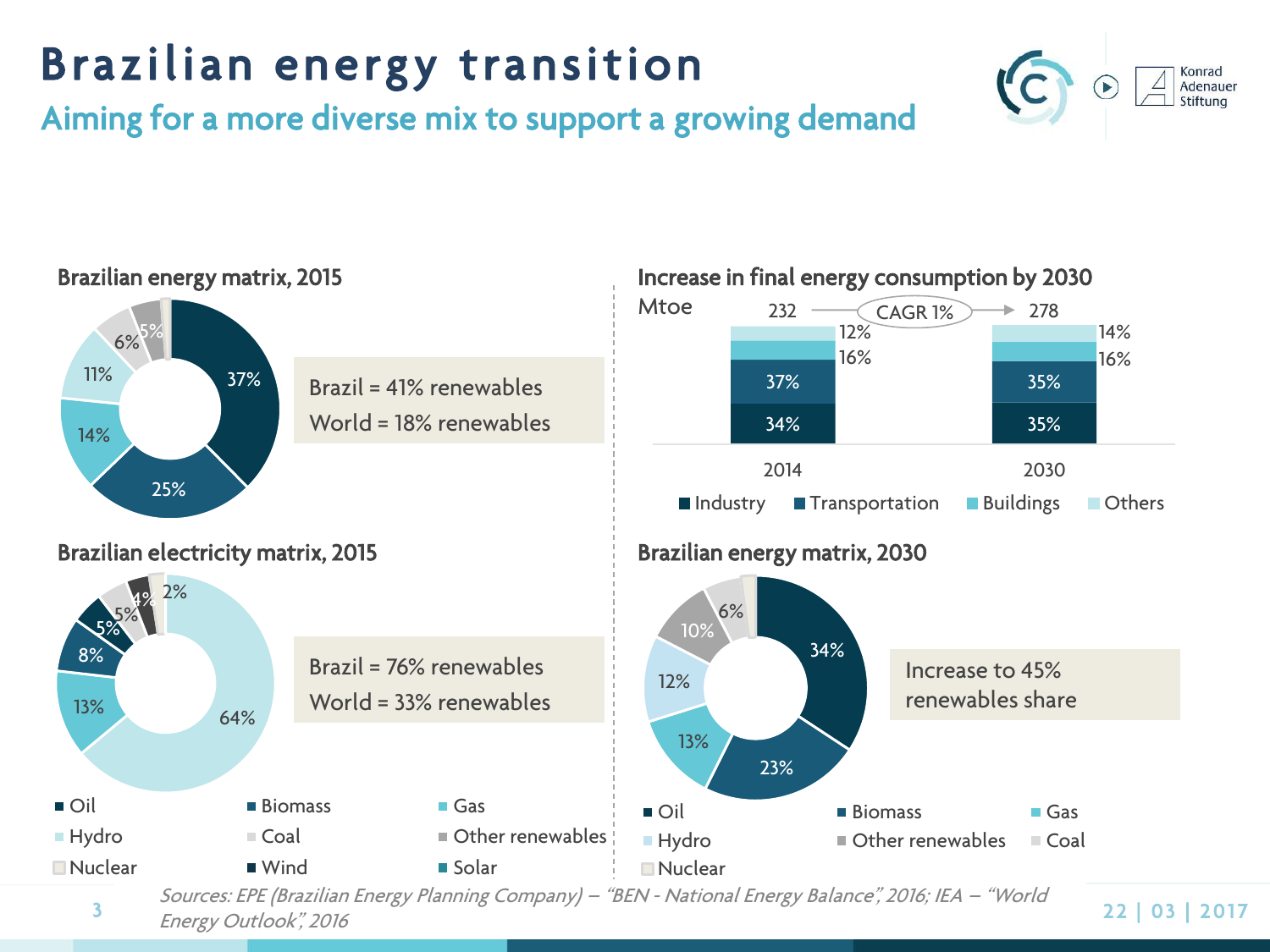

Paris Agreement commitments Paris Agreement commitments

 $R_{\text{F}}$  of GHG emissions by  $(10^{-10})$ , i.e.,  $\frac{1}{2000}$ ,  $\frac{1}{2000}$ ,  $\frac{1}{2000}$ ,  $\frac{1}{2000}$ ,  $\frac{1}{2000}$ 2030, in comparison to 2005

### **GHG emissions in Brazil**

GtCO<sub>2eq</sub>



- Reach a share of 45% renewable energy in the energy matrix in 2030
	- Increase the participation of **bioenergy to**<br>18% (IG and 2G ethanol, biodiesel) in the 18% (1G and 2G ethanol, biodiesel) in the energy matrix energy matrix
	- Expand the use of **non hydro renewable**<br>in the energy matrix to 28%-33% by 2030  $\cdots$  the energy matrix to  $28$   $\cdots$  2030  $\cdots$
- Obtain at least 66% of hydroelectricity in the<br>electric matrix in 2030 electric matrix in 2030
	- Increase the use of **non hydro renewables**<br>in the electricity matrix by 23% in 2030 in the electricity matrix by 23% in 2030<br>through the growth of wind, biomass and solar energy
	- solar energy • Reach 10% efficiency gains in the electric<br>sector by 2030

4 2 2 | 0 3 | 2 0 1 7 2015; EPE – "The Brazilian Commitment to Fight Climate Change: Production and Use of Energy", <sup>2015</sup> Sources: MMA "Fundamentals to the elaboration of the Brazilian INDC", 2016; Itamaraty, "INDC Brasil", sector by 2030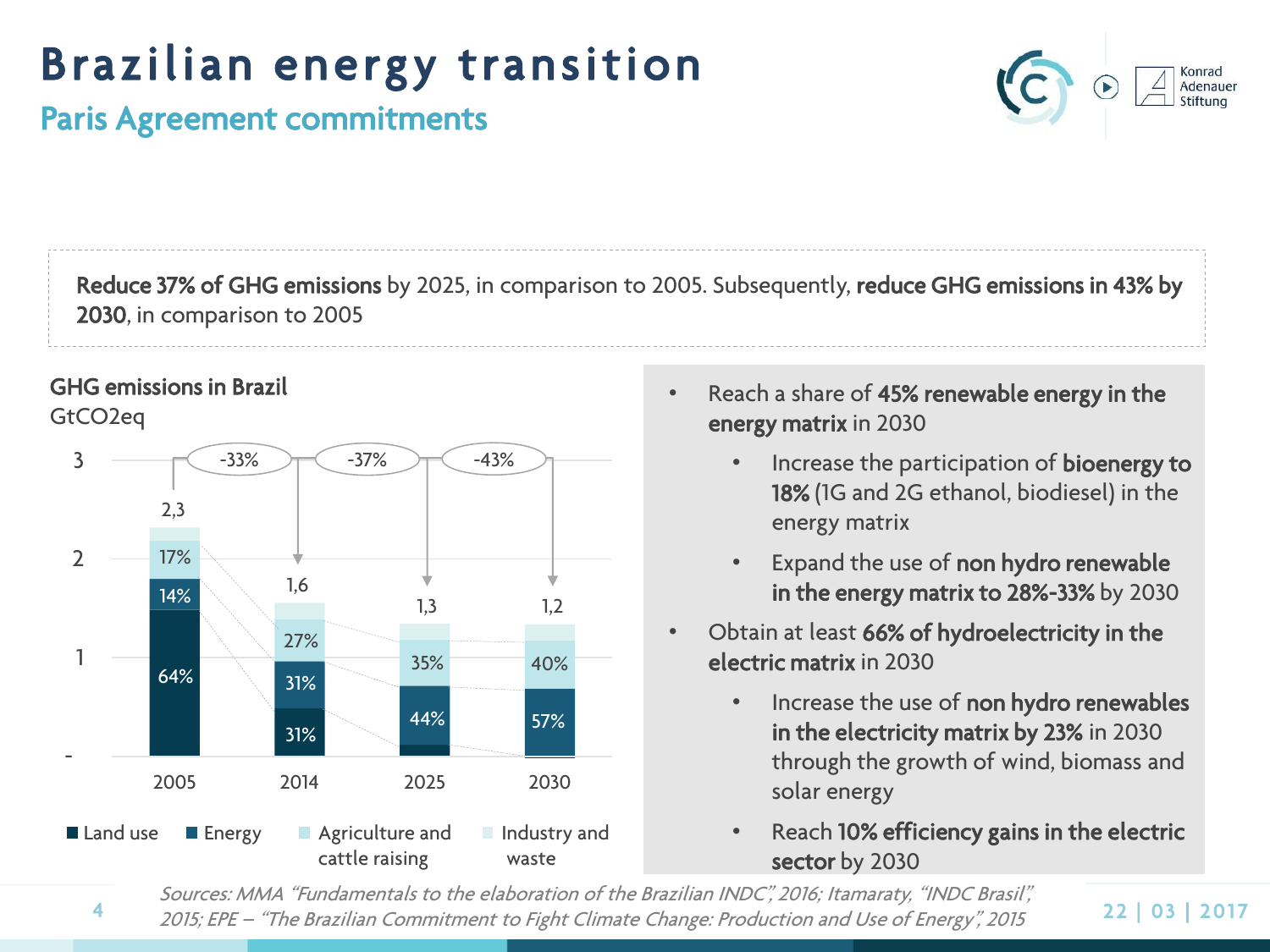## **EXECT CONSUMER STATES IN A PROPERTY OF A PROPERTY OF A PROPERTY CONSUMING** Challenges and opportunities facing energy end use





 $\frac{2015}{2015}$ Sources: EPE – "The Brazilian Commitment to Fight Climate Change: Production and Use of Energy", 2015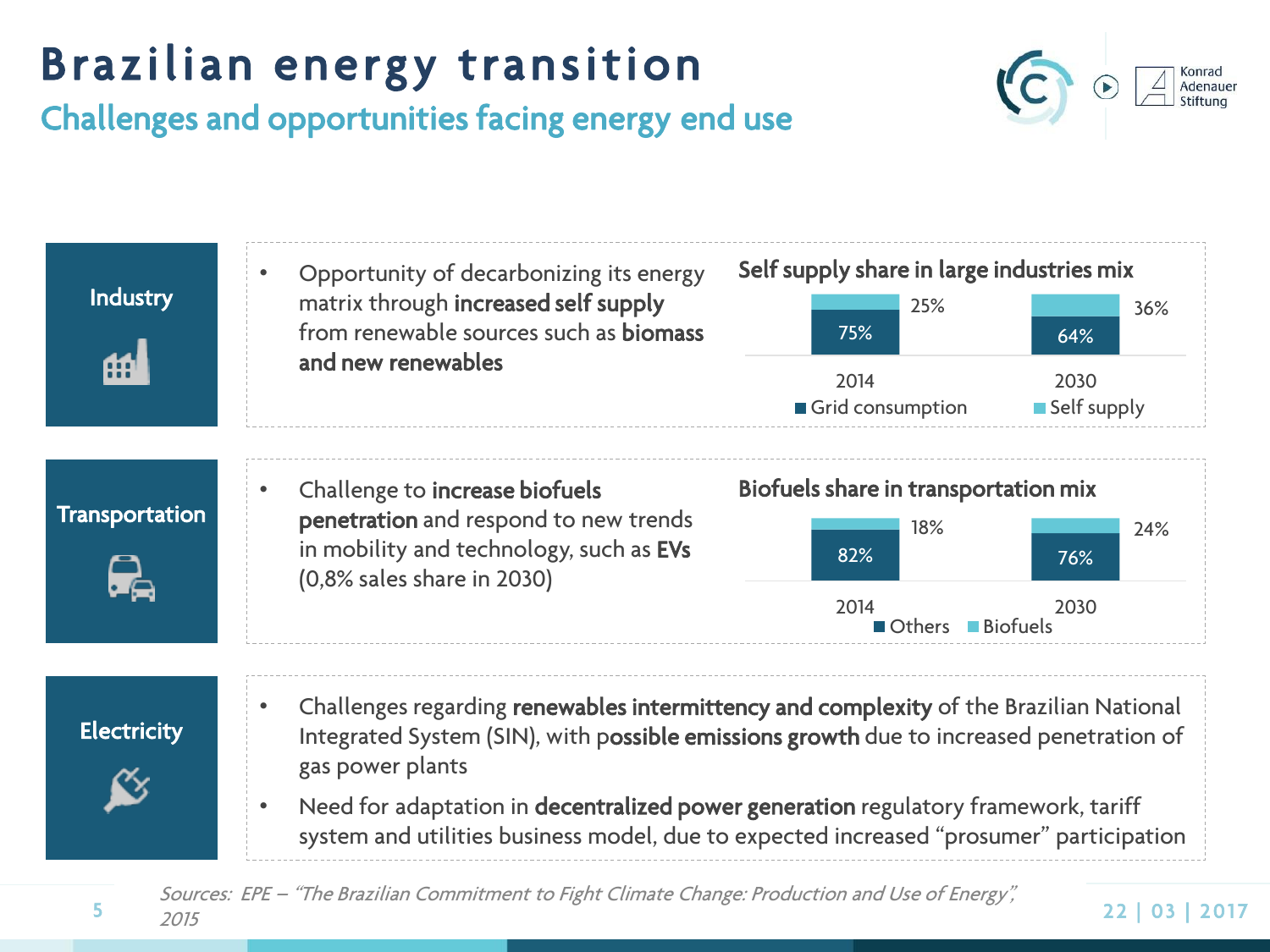

Partnerships for trade and sustainable development Partnerships for trade and sustainable development

- Brazil is Germany's largest trade partner in Latin<br>America, while Germany is Brazil's most relevant European commercial partner
- $\epsilon$  european commercial partnership articles in the set of the set of the set of the set of the set of the set of the set of the set of the set of the set of the set of the set of the set of the set of the set of the set • Germany's **€** 1bi direct investment in Brazil (2014)
- German-Brazilian development cooperation amounted to **€** 552 mi (2015)



Renewable energies (wind and small<br>hydro plants) and energy efficiency my are plantly and energy efficiency.<br>KfW Development Bank portfolio ment Bereic process Bank per mente.<br>in Brazil in Brazil

### Total new KfW commitments in Brazil  $\epsilon$  million



• **€** 210 million investment in three Brazilian wind Development Bank (BNDES)



- $\in$  265mi funding to the Brazilian Development<br>Bank (BNDES) from KfW, to promote sustainable urban mobility (2015)
- sustainable urban mobility (2015) • Ongoing **technical cooperation** with the<br>Brazilian Ministries of Mines and Energy Brazilian Ministries of Mines and Energy, Cities,  $D^2$  and  $F^2$  and  $F^2$  and  $F^2$  and  $F^2$

6 2 2 | 0 3 | 2 0 1 7 German Joint Statement on Climate Change", 2015 .<br>Sources: AHK - ^Deutsch-Brasilianische Industrie- und Handelskammer", 2017; KfW – "An important country and partner in climate protection", "Ex post evaluation – Brazil", 2016; Brazilian Federal Government – "Brazilian-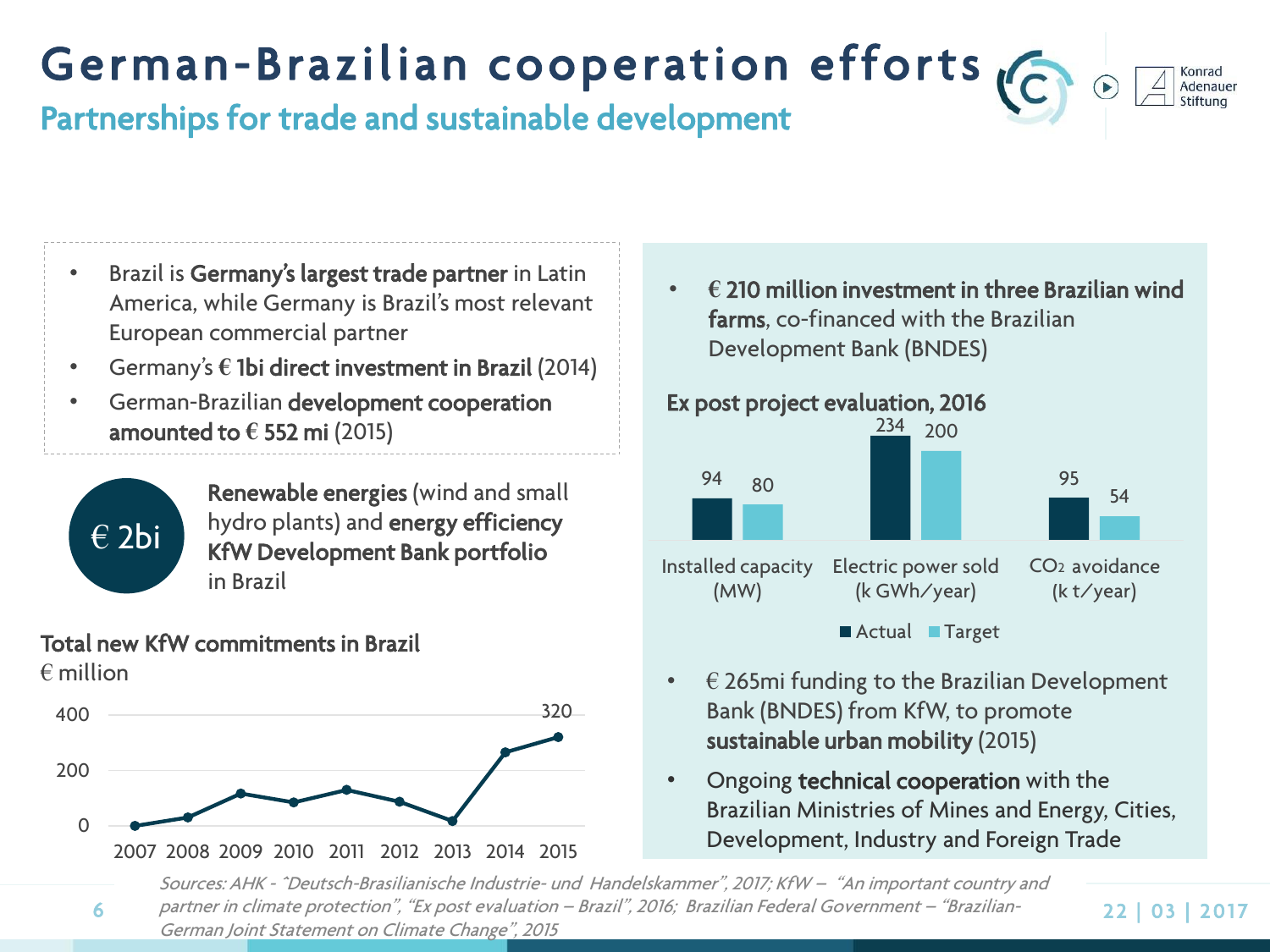## How cooperation can further boost  $H(x)$  cooperation can further boost the energy transition



**Deproyment of knowledge sharing and technical** cooperation in the common energy issues

- Increased penetration of **renewables in the**<br>**electricity mix** and their implication on overall emissions, due to intermittency issues and fossil fuel need for baseload power fuel need for baseload power
- Decentralized power generation regulatory framework, affordability and social aspects
- Utilities business model innovation, from<br>traditional power suppliers to modern providers of energy solutions of energy solutions
- Trends in urban mobility such as electric<br>vehicles, regarding incentives needed and vehicles, regarding incentives needed and consequences for the power and distribution.<br>sectors sectors

Financial partnerships between Germany and Brazil. to promote a smoother energy transition

- Investments in the Brazilian renewable sector, in the industry in the industry
- R&D programs and science exchange initiatives to further increase renewable competitiveness, penetration and affordability